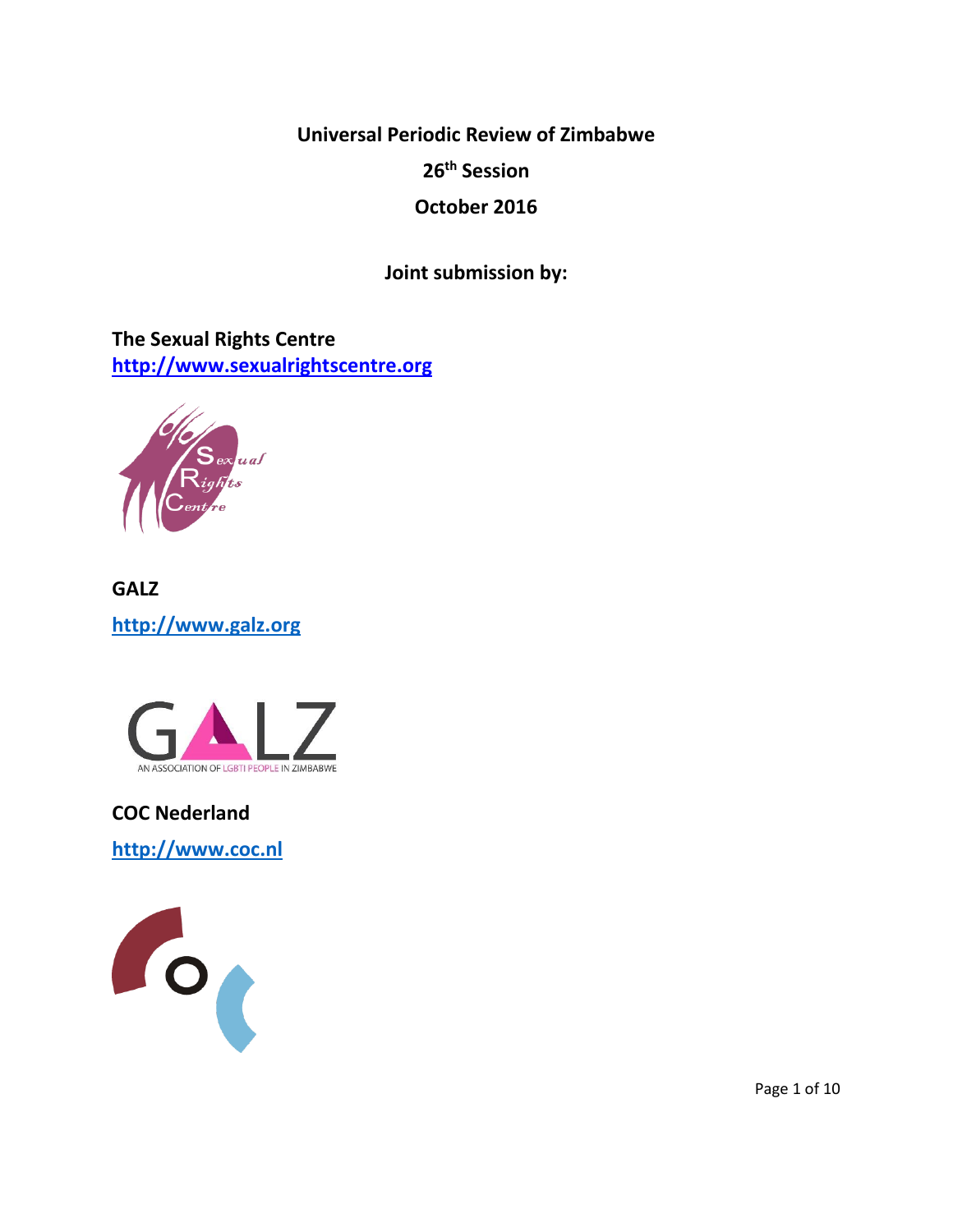# **Key Words: transgender, sex work, LGBT, law enforcement, health services, hate speech**

## **Executive Summary (1-2 paragraphs, max.)**

1. Summarize issues discussed in this report, identify main challenges

## **Progress and gaps in the implementation of recommendation from 1st cycle of UPR (2-3 paragraphs)**

During Zimbabwe's first UPR in 2011, several stakeholder reports noted that the criminalization of consensual sexual intercourse and other physical sexual acts between males of a consenting age regarded as indecent by a reasonable person constituted a violation of lesbian, bisexual, and gay individuals' rights. France subsequently issued a recommendation that Zimbabwe decriminalize consensual same-sex relations between males of a consenting age, which Zimbabwe rejected.

Since Zimbabwe's last UPR, the human rights situation of LGBT individuals and sex workers have not improved significantly. Criminalization, in conjunction with state-sponsored hate speech, has meant that sex workers and LGBT individuals are highly stigmatized, discriminated against when accessing health care services, and at risk of arbitrary detention, police raids, torture, and state-sanctioned violence. In addition, the Constitution of Zimbabwe, which was gazetted as a law on the 22<sup>nd</sup> of May 2013 explicitly prohibits same sex marriages in terms of section 78 (3). Transgender individuals lack access to both basic and transspecific healthcare services, are unable to have their gender identity legally recognized, and are subject to arbitrary arrests and detention, cruel, inhumane or degrading treatment, and torture. Trans women can be charged with sodomy despite their gender identity. This hostile political climate contributes to the stigmatization and isolation of LGBT individuals and sex workers within society, as family and community members exert physical, sexual, and verbal abuse towards these individuals. Further, these forms of marginalization are compounded for individuals whose gender, HIV status, race, age, and ability are also marginalized, as well as for individuals in rural settings.

We invite the Government of Zimbabwe to condemn human rights violations committed against persons because of their real or imputed sexual orientation, gender identity and expression, or real or imputed sex work status, and ensure adequate protection for LGBT persons and sex workers. Further, the Government of Zimbabwe should conduct swift, impartial and effective investigations into the unlawful use of profiling, intimidation, violence, torture, and verbal/emotional abuse against LGBT individuals and sex workers by law enforcement officials. We call on the government to implement measures to enable transgender individuals to have their gender identity legally recognized in government issued documents without infringement on other rights and adopt various measures to ensure access to comprehensive sexual and reproductive health and rights services, by giving priority to sex workers and LGBT persons. We condemn acts of pledging of females and other types of arranged or forced marriages through legislative reform and call on the state to repeal laws criminalizing soliciting and leaving off or facilitating "prostitution" and repeal the crime of sodomy to ensure that same-sex activity between consenting adults is not subject to criminal sanctions.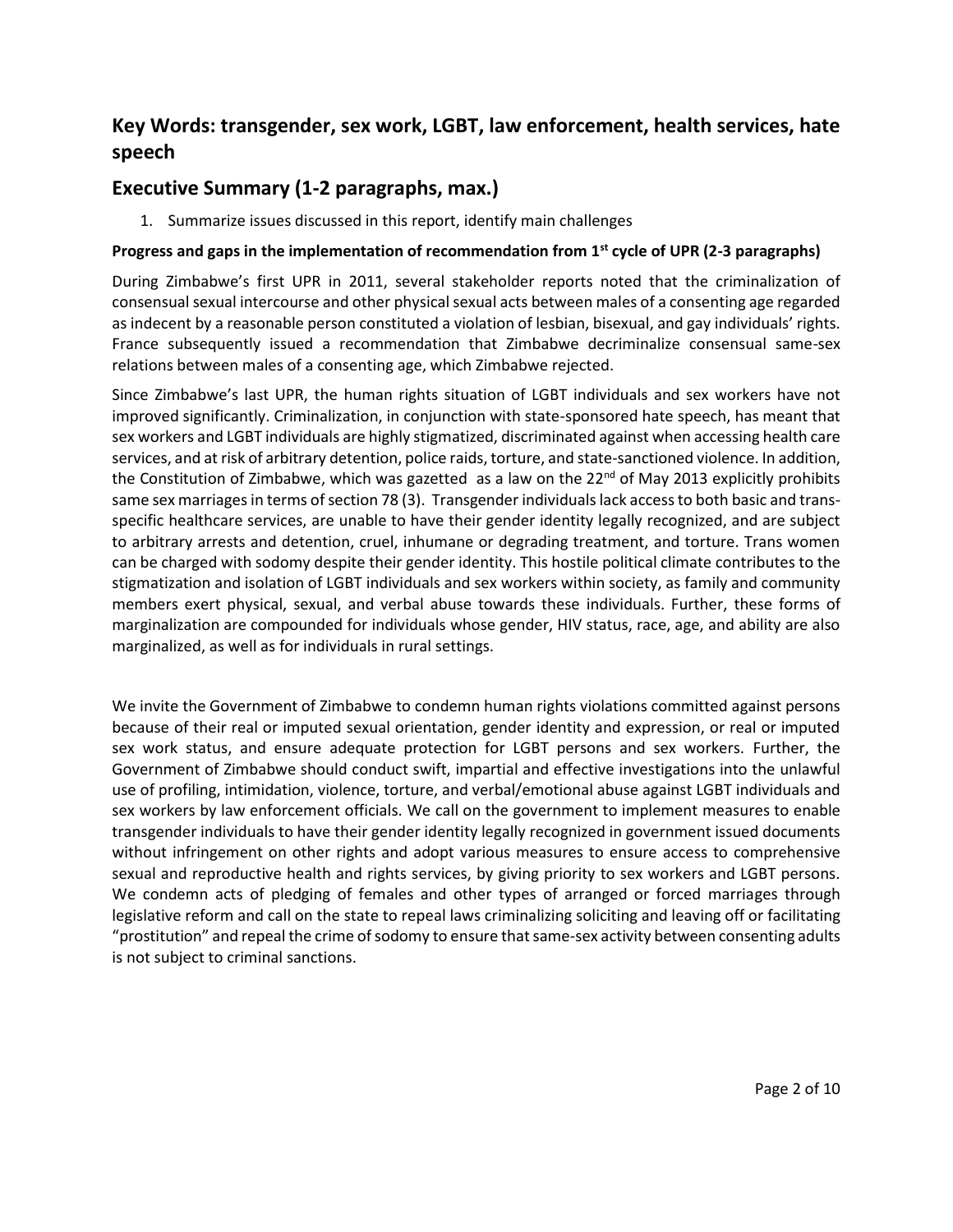#### **Background (2-3 paragraphs, max.)**

2. Relevant background, as it relates specifically to the issues discussed in this report

**Legal context**: In July 2006, Zimbabwe's legislature expanded the common law definition of "sodomy", which is the performance of anal sexual intercourse between consenting male persons to include any consensual act involving physical contact other than anal sexual intercourse between males that would be regarded by a reasonable person to be an indecent act. The LGBT community in Zimbabwe is not explicitly protected in the Constitution. These challenges are compounded by the homophobic environment created by the country's leadership and by state-sponsored media, both of which frequently degrade sexual minorities and sex workers and have, on several occasions, promoted violence against these groups. While the actual act of engaging in extra marital sexual intercourse or other sexual conduct for money or reward is not a crime, sex work is suppressed through laws that criminalize publicly soliciting for the purposes of "prostitution" and living off or facilitating "prostitution".

Until the Constitutional Court of Zimbabwe ordered that the arrests of street based sex workers without just cause was unlawful on the 27<sup>th</sup> of May 2015, sex workers were subjected to egregious violation of their rights to personal liberty as a result of arbitrary arrests, more often accompanied by physical and sexual violence by police officers. Nonetheless, sex workers still suffer from multifarious and systematic violations of human rights and their dignity, including police abuse and violence, lack of access to justice, exposure to unsafe working conditions as a result of being driven to the periphery and lack of access to basic healthcare. There has been insignificant change in smaller towns in relation to arbitrary arrests of sex workers. Though the constitutional ruling is progressive, nothing has changed in the laws suppressing sex work since  $1<sup>st</sup>$  July 2006, the police were only ordered to act within the current laws, and they can ignore the court order as per previous occurrences.

Transgender individuals are unable to change key identification documents to reflect their gender identity, which creates substantive, daily barriers in transgendered persons' ability to travel, have bank accounts, seek employment, and otherwise live with dignity. Further, transgender individuals' gender identity is not recognized in court proceedings or law enforcement, which can result in dehumanizing and unfair treatment under the law, leaving transgender women likely to be prosecuted under the "sodomy" law.

**Policy context**: Law enforcement officials, healthcare service providers, and other institutions are reluctant to work with sexual minorities and sex workers as a result of criminalization and prejudice. There is very limited training, sensitization or appreciation of the issues affecting sexual minorities and sex workers. Further, sex workers and sexual minorities have little access to recourse when they are subjected to violence, rape, torture, or other forms of mistreatment and abuse at the hands of service providers and law enforcement officials.

**Social context**: Societal stigma and discrimination, perpetuated by the political leadership, has resulted in the violations of many of the rights of the LGBT community and of sex workers. In addition to harassment, invasions of privacy, employment discrimination, and social isolation, sex workers and LGBTI individuals face disproportionately high risks of rape, sexual violence, and physical violence.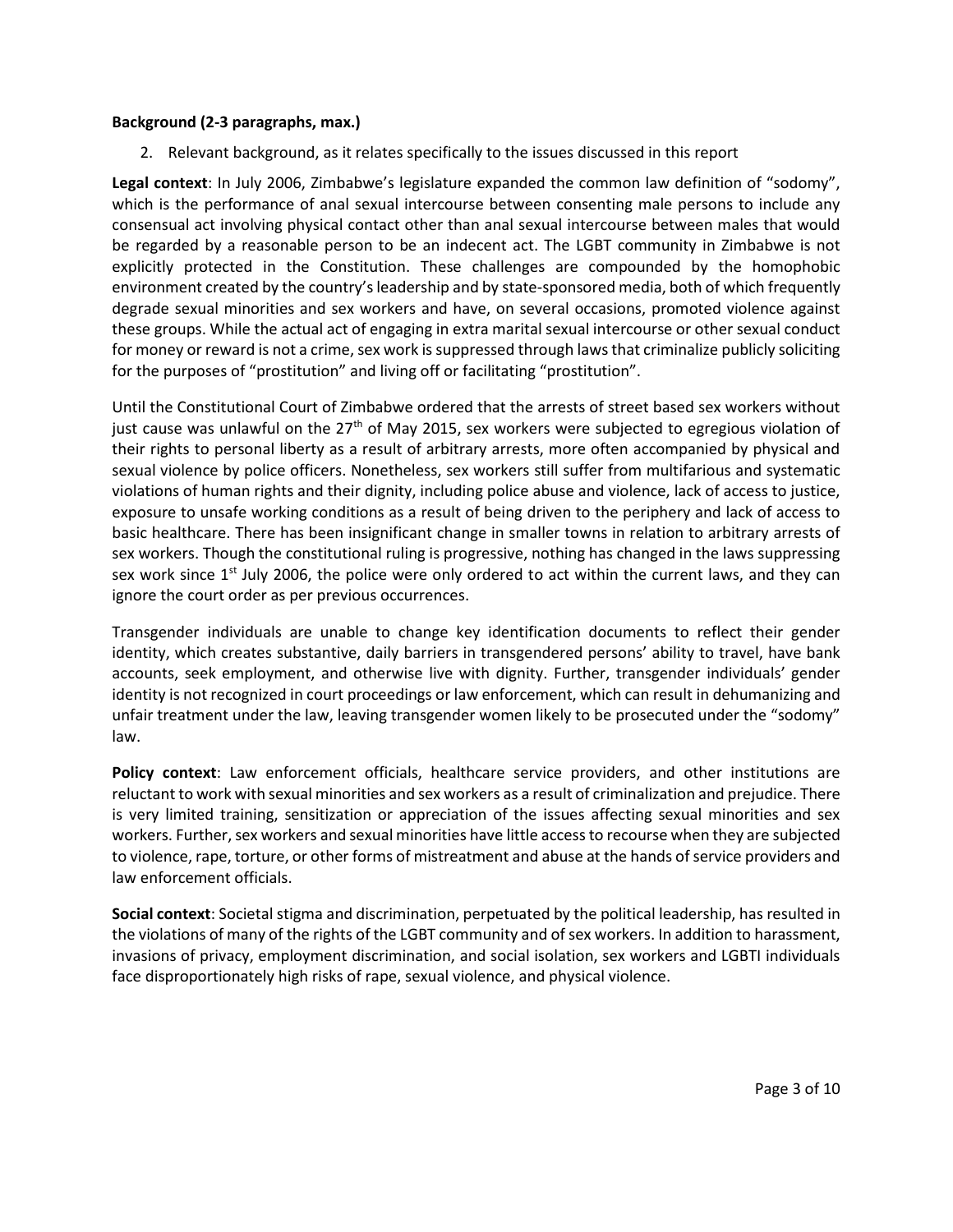#### **Problem identification**

3. Analysis of priority sexual rights issues requiring further attention

As Zimbabwe enters its second UPR, this report seeks to deepen earlier analysis regarding how sexual minorities experience human rights violations, and to also illustrate how sex workers face distinct but overlapping kinds of human rights violations that must also be addressed. It is our understanding that several organizations may be putting forward written UPR submissions during this second UPR that acknowledge LGBT human rights, and we welcome this development as an example of the growing diversity and capacity of LGBT activists and organizations. We felt it best to submit a separate UPR submission in order to complement those of other organizations in several ways. First, our submissions seeks to illustrate how sex workers face a range of pressing and under-profiled human rights violations, many of which relate to those violations faced by the LGBT community. Second, our submission seeks to amplify the voices of transgender individuals as well as LBT women, who face disproportionate levels of violence and whose experiences are often under-profiled. Third, this report draws primarily on findings that speak to the experiences of LGBT individuals and sex workers in the Matabeleland regions, where the Sexual Rights Centre is based.

The findings from this report have been formulated based on the SRC's eight years of research and programming in legal advocacy, consultation with key stakeholders, and documentation of human rights violations. Additionally, these findings were corroborated and supplemented through focus group discussions with sex workers, gay/bisexual men, lesbian/bisexual women, and transgender individuals. Finally, staff members from the signatory organizations and collectives provided feedback and guidance based on their work in advancing sexual rights in Bulawayo and its environs.

## **a) Human rights violations related to law enforcement**

During focus group discussions, sexual minorities and sex workers consistently highlighted how law enforcement officials violated their **rights to security of the person, bodily integrity, freedom from torture and cruel, inhumane and degrading treatment, and their right to privacy** as a result of **arbitrary detentions, violence, and police raids**. In the majority of cases, the grounds for arresting sexual minorities and sex workers are unlawful and arbitrary. For example, whereas the Criminal Law (Codification and Reform Act, 2006) only penalizes consensual sexual intercourse between male persons and other related conduct of a sexual nature, most sexual minorities reported being detained on grounds of gender expression or gender identity (e.g. the manner in which they, as lesbian, gay, bisexual, and/or trans individuals, chose to dress), which is in no way criminally sanctioned.

Sex workers experience verbal, physical and sexual abuse at the hands of law enforcement officials. Many sex workers have been detained and forced to engage in sexual activities with officers to ensure their release. Police officers offer protection for free sex. The numbers of incidences of police raping sex workers is very high, although cases are never reported for fear of repercussions. The experiences shared by sex workers range from being picked up by police and dumped far out of town at night, being raped by plain clothes officers at their place of work, being arrested and raped by multiple officers, being detained in cells with police dogs and other places that expose them to all forms of weather within police stations e.g. cages and being tortured and treated inhumanely. Police officers repeatedly do not act on criminal reports by sex workers against fellow police officers and clients, denying them access to justice.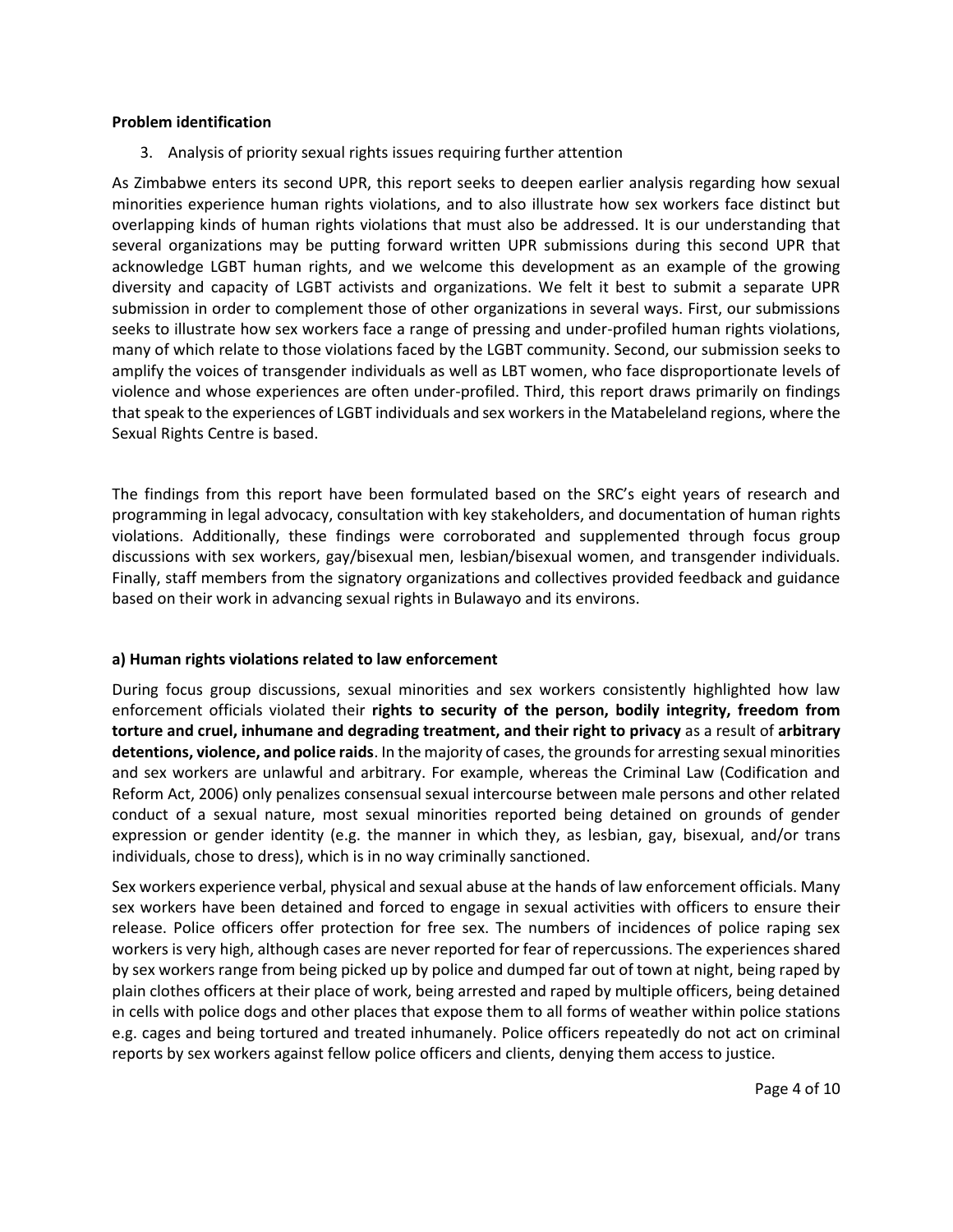LGBTI individuals, and in particular, transgender women and men, highlighted how arbitrary detention and torture at the hands of law enforcement officials were frequent and harmful. In one case, a transgender woman, who had been arbitrarily detained for three days for having used a female bathroom, was stripped in front of four police officers, verbally mocked and degraded, and paraded around for the amusement of the police officers on duty. A number of LGBTI individuals have reported cases of police abuse, including being doused in cold water, verbally abused, and threatened with arms.

"*At the police station, they tortured me a bit because one of them knocked on my head with a gun. Although the torture wasn't physical but the fact that they kept showing me weapons and threatening me, that was emotional torture and it affected me mentally."*

#### Lesbian/bisexual focus group participant

*"During the two nights and three days that I was detained, I was paraded for each police officer to have a look and ridicule. The verbal, mental, cruelty, and indignity was just as intense as if I had been physically violated and abused. I think that if I were to have resisted I would have been beaten up."*

#### Transgender focus group participant

*"For the police, masculinity becomes something they want to correct out of you. For me, after I was beaten up and detained, I had hemorrhages in both of my eyes and was driven to a secluded police house, where this person was clearly trying to make advances. The lucky thing is that a friend had made a report from another police station, so these people got a call that I was being looked for; that's when the threat dissolved…but this person clearly wanted to prove a point."*

Transgender focus group participant

LGBTI individuals also reported a number of **violations of the right to privacy** at the hands of law enforcement officials, as the quotations below illustrate:

*"Two years ago, the police entered our home without permission, they searched our house without permission, they seized our phones without permission … they took my sisters who were visiting and had committed no crime and they spent the day locked up."*

Lesbian/bisexual focus group participant

*"I feel once a person is known to be associated with whichever organization then the right to privacy is gone automatically because they can access your phone any time, they can hack your phone, they monitor your messages, they can hack your email, your Facebook. This has happened to many people in our community and there isn't really much you can do about it, they just feel they have that power button to our lives in terms of security and privacy on social media."*

Lesbian/bisexual focus group participant

Additionally, both LGBTI individuals and sex workers reported incidents in which their right to privacy was violated by law enforcement officers who disclosed their identities in public with the intention to ridicule and demean these individuals.

Sex workers and LGBTI individuals also reported a number of incidents in which law enforcement officials violated their **right to remedies and redress** on the basis of an individual's profession, sexual orientation,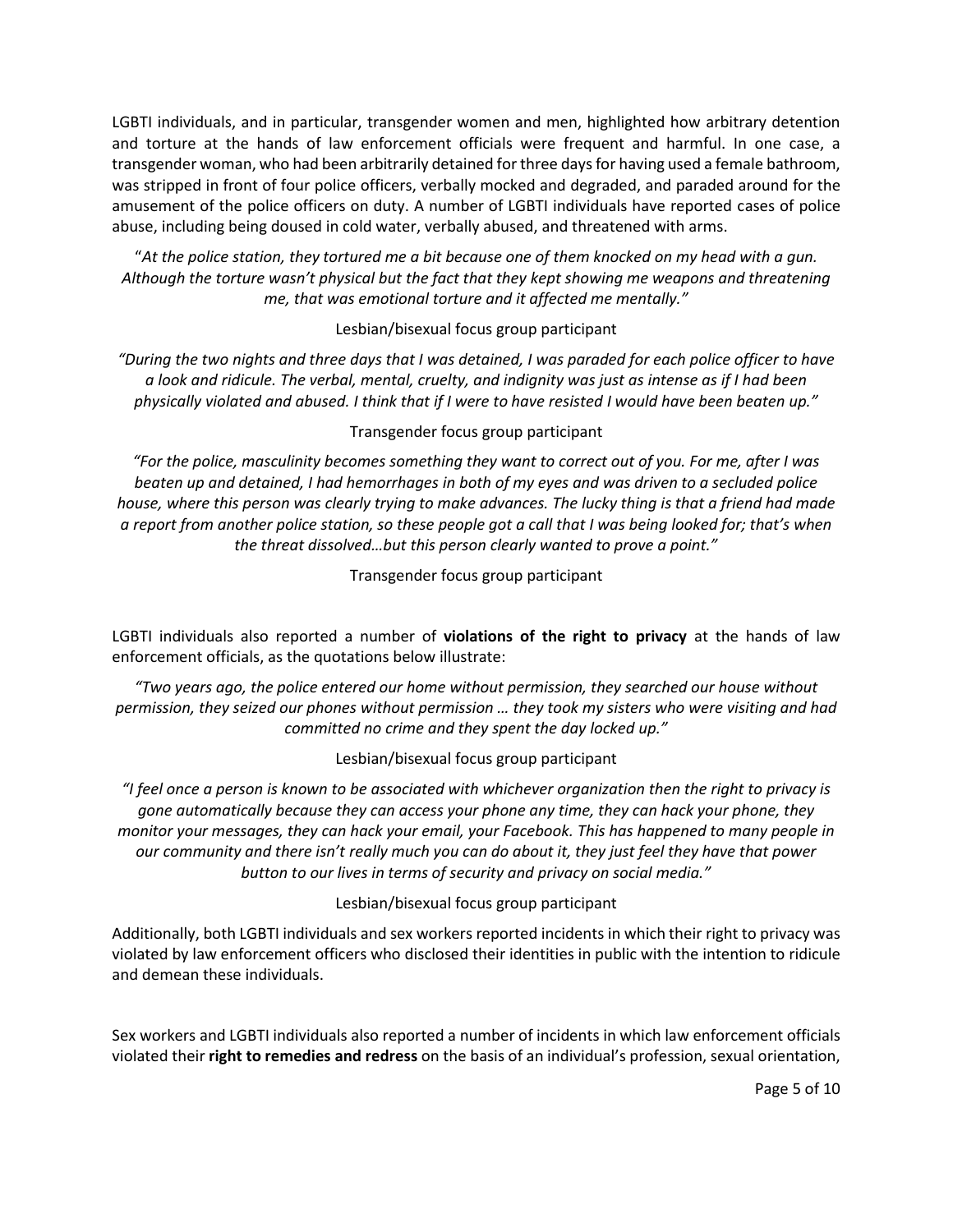and/or gender identity. Criminalization and stigmatization has meant that sexual minorities and sex workers are not only at much higher risk of experiencing violence within society; the perpetrators of violence and crimes against these individuals act with impunity. Therefore, sex workers and sexual minorities are reluctant to report cases, abuses and violations with the police and are unlikely to be taken seriously if they do. Lack of redress is particularly pressing for sex workers and for LBTI women who are at extremely high risk of sexual violence at the hands of clients, family members, intimate partners, and others.

*"If someone does something bad to me and I go to the police you find that they wouldn't even deal with my case. As long as someone goes and says this person is a lesbian my case will never be taken into consideration. So I think the right to be protected by the law… we need protection from the law."*

## Lesbian/bisexual focus group participant

*"I was not able to take legal recourse for injustices against me for corrective rape and ill treatment at a health-care institution where I had been admitted for one month … I was scared of being targeted…And now it affects me because every day when I'm sleeping at home I'm thinking of those people who got admitted today and how many people are going through that."*

## Lesbian/bisexual focus group participant

*"if you go to the police station, even if it's for something totally unrelated to sex work, once they know that you are a sex worker they don't take you seriously … They say they don't want to attend to sex workers cases because sex workers are problematic, they say we are liars and claim to have been robbed when we have not been robbed. Or if you go to report that you have been raped, they ask how a sex worker can be raped because that is what we go out looking for when we stand on the streets at night. Like if you go to report that a client stole from you, they will take up the case but not with the same kind of urgency as they would if a client goes to report having been robbed by a sex worker. If you are accused of robbing the client, you will get arrested there and then but if the client robs from you, they don't get arrested."*

## Sex worker focus group participant

*"Sex workers' cases should be treated the same way that client's cases are treated. If the client reports that they were robbed, the sex worker is tracked down and arrested or the police harass all sex workers on the street but if a sex worker reports a case of being robbed by a client, she is not taken seriously and the case dies a silent death. For example, there is the case of the sex worker who was murdered by the client in her house a few months ago and now the case is silent and I doubt anything is being done"*

Sex worker focus group participant

*"When cases are reported to the police, they should be taken seriously because usually the person pays a bribe and is let off and that puts us at risk because the client can come back for revenge for getting him arrested."*

Sex worker focus group participant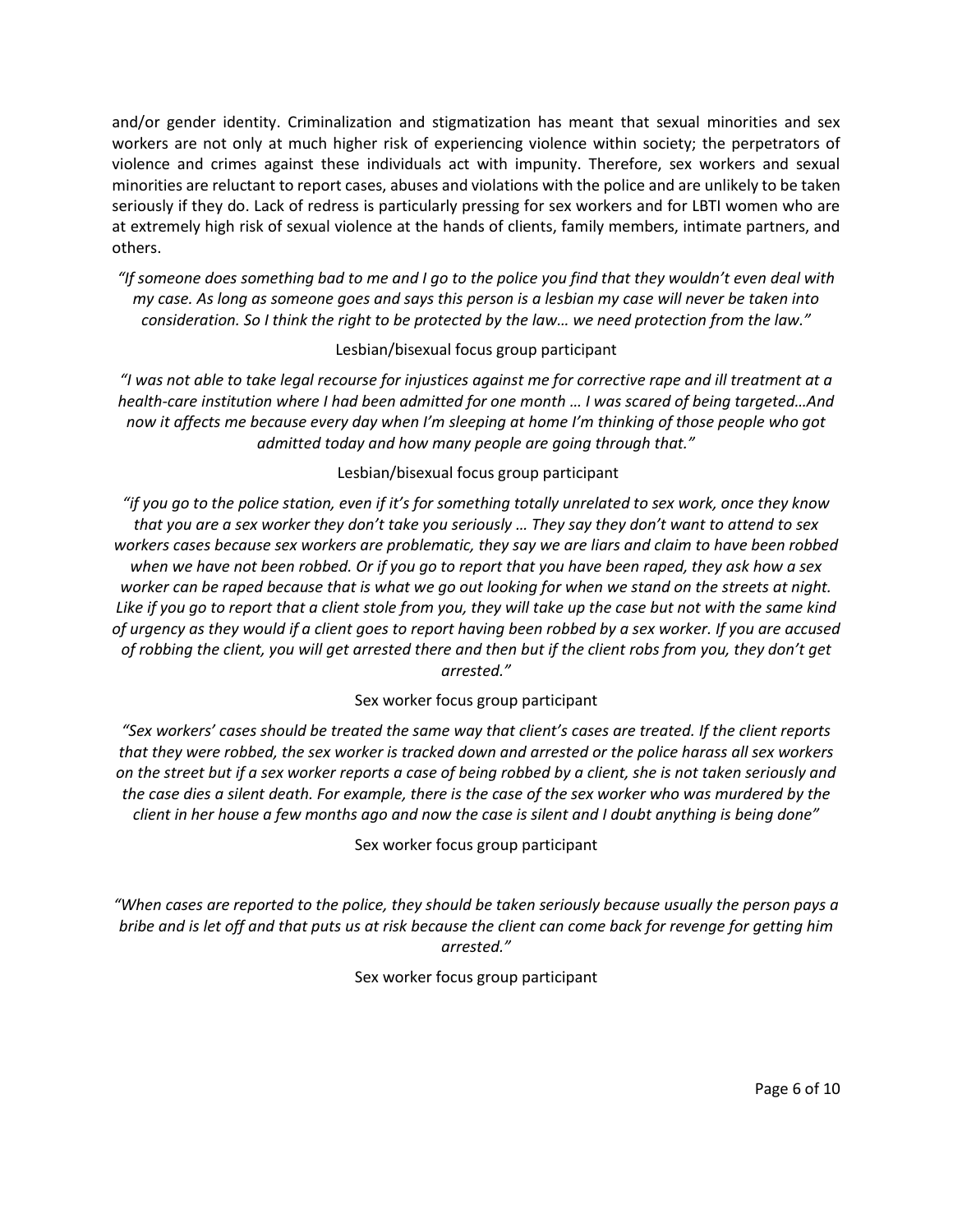#### **b) Human rights violations related to healthcare access**

In addition to issues of violence, which increases sex workers and LGBT individuals' vulnerability to HIV, there are numerous barriers that prevent sex workers and sexual minorities from accessing healthcare services. Many sex workers report problems in seeking health services from government hospitals because the medical personnel refuse to treat sex workers unless they bring their partner for treatment. The refusal of treatment to sex workers on the basis of mandatory STI partner notification is a violation of the rights of sex workers. Contrary to the Ministry of Health and Child Welfare, AIDS and TB Unit Management of Sexually Transmitted Infections and Reproductive Tract Infections in Zimbabwe guidelines, partner notification is not mandatory. LGBTI individuals have reported being threatened, ridiculed, and driven out of health institutions upon disclosing that they have engaged in same-sex relations. This stigmatization prevents sex workers and LGBTI individuals from full disclosure about their specific health needs.

In addition to constituting a violation of these groups' human rights, the lack of access to healthcare services presents a substantive public health problem in light of these individuals' disproportionate risk of exposure to HIV/AIDS. LBTI women are not perceived to be at increased risk of contracting HIV or other STIs through same-sex sexual relations, however they are prone to exposure as a result of sexual violence and corrective rape.

*"When you tell the nurse that you are not feeling well, they begin to ask a lot of questions about where you work and once you disclose to them that you are a sex worker, they no longer take you seriously or treat you as they treat other patients. They look down on you."*

## Sex worker focus group participant

*"When you go to the clinic with an STI and they suspect that you are a sex worker, they make you a laughing stock. They nurses call each other to show one another your STI and there is no privacy there."* Sex worker focus group participant

*"With sexual reproductive health and rights … there' s no comprehensive information and services at local health care centers, especially for the LBTI community, and it goes as far as the Zimbabwe National AIDS Strategic Plan. They only say MSM are a key population. Healthcare places and service providers are not really trained extensively, there's still homophobia."* Lesbian/bisexual focus group participant

Transgender individuals are disproportionately affected by inadequate access to healthcare services. There is a lack of access to gender affirming services including access to hormones, medical equipment such as binders, and to medical procedures such as surgery. Many transgender individuals resort to seeking these procedures or services through informal and unsafe means, putting them at high risk of medical complications.

*"Access feels non-existent, because I think we've been pushed to a point where, especially for a lot of young trans men and women, everybody just dreams of leaving and finding a place where they can have access to those service. Medical officials have no knowledge of trans issues. It seems too far from reality. A lot of people are then also tempted to start a lot of procedures underground – you just go across the border and try to get hormones just without any medical sort of assistance as to how you're supposed to go through whatever process it also puts people at risk health-wise."*

Transgender focus group participant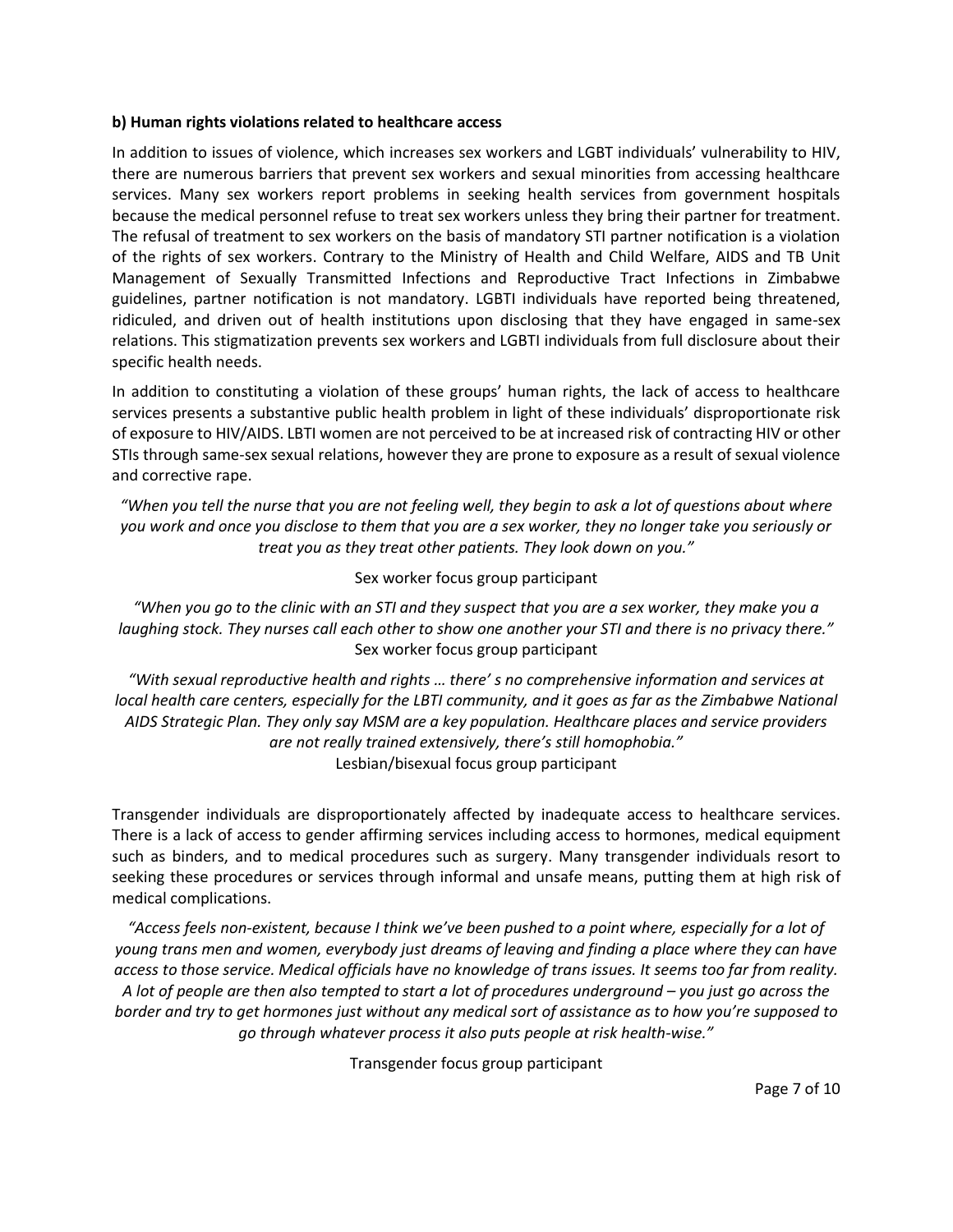*"For trans-women, we have no access to estrogen so a lot of the trans women here are on the female contraceptive pill; but it's not controlled, monitored, or administered by a qualified physician. The effects on their organs are not known; whether HIV+ trans-women should combine this with ARVs is unclear. Access to medical services is one of our major issues. I went on hormones only because I travel and I was fortunate in that respect. But it's very expensive, and it's not covered by medical aid."*

Transgender focus group participant

LGBT individuals and sex workers' access to psychosocial support services are limited by the country's inadequate mental health services, and by the stigma and risk associated with being a sex worker or being LGBTI. For example, survivors of corrective rape are unlikely to access adequate treatment or support, since healthcare providers may side with the rapists and/or may condemn, report, and/or humiliate the individual for being suspected of being a lesbian or bisexual. Transgender individuals are also disproportionately at risk of mental illness in light of body dysphoria, widespread societal disapproval and ignorance, and the disproportionate rates of violence and humiliation that transgender individuals face on the part of law enforcement officials and mainstream society.

## **c) Human rights violations linked to lack of legal documentation for trans individuals**

For Zimbabwe's transgender population, a lack of legal recognition and inability to change gender markers on government documentation significantly impedes individuals' **right to participate** in policy decisions and public life, **right to privacy,** and **right to personal autonomy and recognition before the law.** An inability to change government identification to reflect one's gender identity means that transgendered individuals face discrimination, ridicule, and/or a denial of services in contexts in which their governmentissued identification is required. Consequently, many transgender individuals encounter difficulty in traveling, seeking employment, or owning a bank account.

Moreover, this lack of legal documentation further compounds transgender individuals' **right to health care, right to accountability and redress, and right to education and information** by putting transgender persons at risk of ridicule, harassment, arbitrary detention, and/or violence during their interactions with legal, health, and law enforcement institutions.

## **d) Criminalization, state-sponsored hate speech, and societal persecution**

Criminalization of consensual sexual intercourse and related conduct between male persons and statesponsored hate speech targeting LGBT individuals (and sex workers) contributes to the high levels of societal isolation, persecution, and discrimination of sexual minorities. Political leaders and statesponsored media regularly incite hatred towards gays and lesbians by depicting same-sex relations as immoral and by suggesting that "gay gangsters" are seeking to undermine Zimbabwe's economic and political welfare. In doing so, the state diverts attention from more pressing political issues while also fomenting hatred against already stigmatized and marginalized groups.

Criminalization of sex work through laws that prohibit publicly soliciting for the purposes of "prostitution" and living off or facilitating "prostitution" i.e. criminalizing brothel owners, lead to complex human rights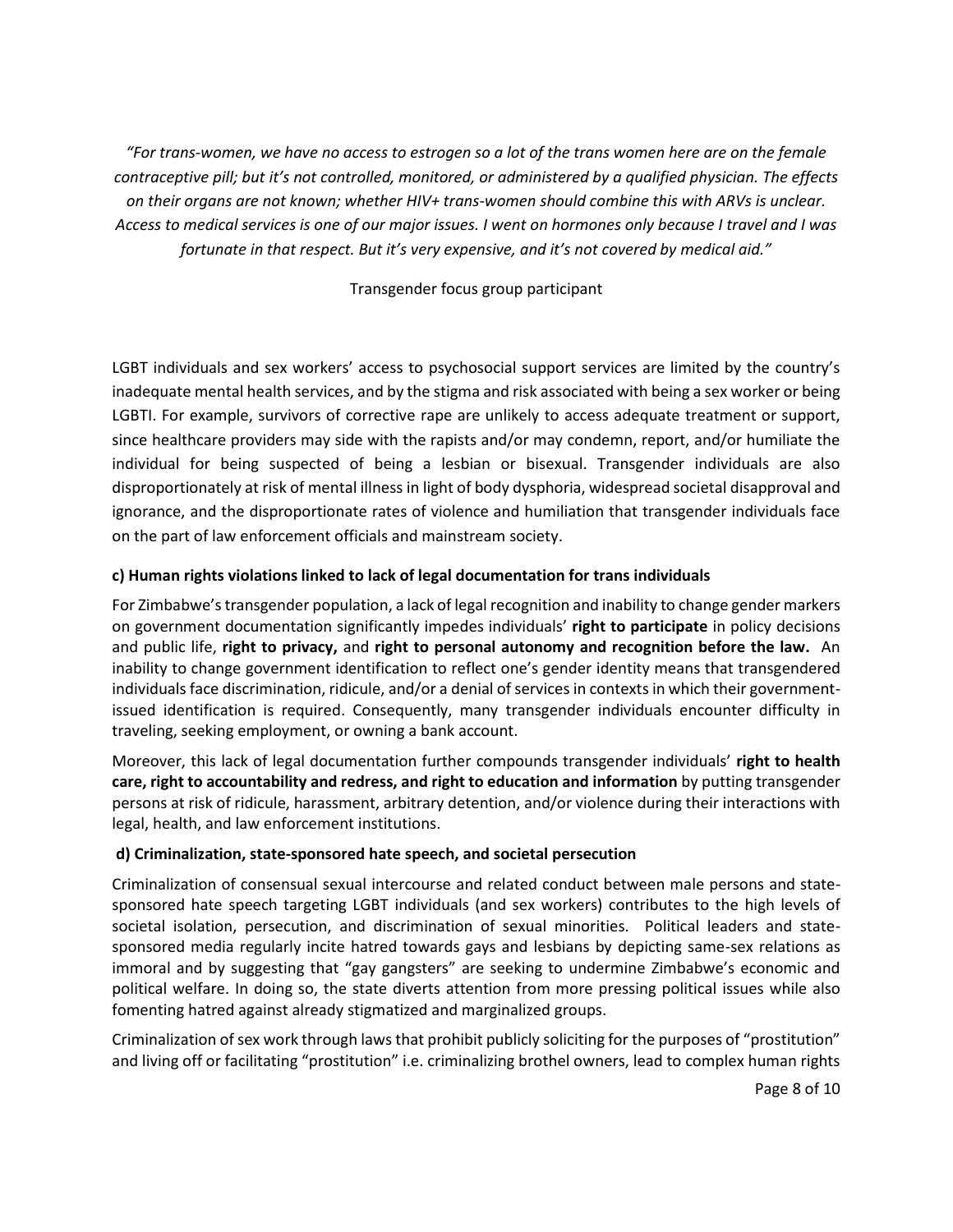violations of sex workers which impair their dignity. These laws expose sex workers to arbitrary arrests and detentions, breach of the right to personal security, exposure to dangerous working conditions and lack of access to basic healthcare and justice.

The state-sponsored stigmatization and persecution of sex workers and sexual minorities contributes to a social atmosphere in which these groups experience high levels of stigmatization, with implications related to mental health, housing, employment, and general well-being:

*"If your landlord finds out that you are a sex worker, they tell anybody and everybody who is willing to listen and in the end you have a difficult time living in that area. At times you are even forced to move away."*

Sex worker focus group participant

*"Sometimes, if you are just walking in town and meet up with a police officer who knows you, you hear them whisper to their friends that they are with that you are a sex worker and they begin to discuss you so that everyone around them can hear what they are saying."* 

Sex worker focus group participant

*"I've seen that mostly the media puts us in danger, they out us more than anyone … The media lies"* Lesbian/bisexual focus group participant

*"Let's say you wanted to work at a certain place but maybe because of the way you dress they start questioning you, even because of the way you carry yourself then it becomes a cause of suspicion. You find you do not have the equal rights of opportunities."* Lesbian/bisexual focus group participant

As was briefly discussed in Section A (regarding law enforcement), sex workers and sexual minorities face high levels of social isolation, exclusion, and violence. LBT women are particularly at risk of sexual violence in the form of "corrective" or "curative" rape, in which family members rape a woman who is thought to be a lesbian based on the erroneous belief that doing so can "cure" her sexuality. Sexual minorities are also at great risk of forced marriages, including child marriages. While forcing a female person to marry is a crime and additionally, such forced marriages are of no effect in Zimbabwe, child marriages continue to be legal and prevalent. Because of the stigma and discrimination, sexual minorities are at a very high risk of forced marriages. While forced marriages are criminalized, it has an insignificant effect in offering a comprehensive protection towards sexual minorities, exacerbated by the fairly new Constitution that explicitly prohibits same sex marriages. Transgender individuals are also at a very high risk of physical and sexual violence.

Combined, the social exclusion and institutional discrimination that certain minorities face can have a compounding effect on these individuals' social and psychological well-being. Sex workers and sexual minorities are at a disproportionate risk of suicide, drug abuse, and alcoholism in light of the varied levels